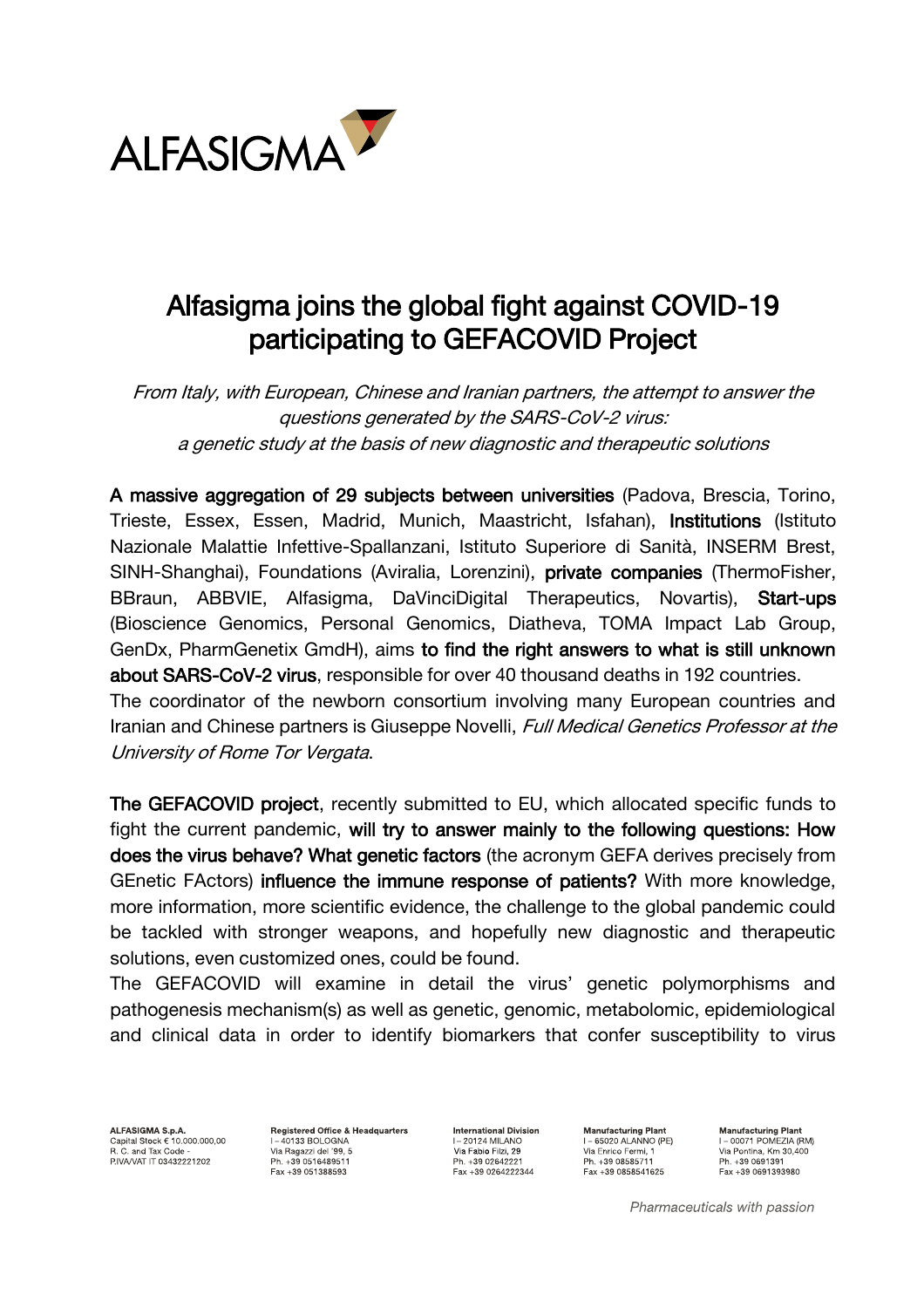

infection and increase the risk of life-threatening complications. "This information – says Professor Giuseppe Novelli – will be then developed to a level that could be exploited for development of therapeutics and diagnostics, which can be used both in the laboratory and in the field, with the ultimate goal to prevent further human losses. Working closely with corporate and clinical partners, we will pursue rapid, clinically actionable solutions, which will facilitate novel preventative approaches and dynamic medical interventions".

Another major impact of GEFACOVID will include the development of an innovation hub involving the partner academic institutions that could develop into a virtual network for advanced scientific research and control strategies for future outbreaks.

## Alfasigma

Alfasigma, one of the key players in the Italian pharmaceutical industry, is a company focused on prescription specialties, over-the counter drugs, nutraceuticals and dietary supplements; in addition, it is also present in many primary care therapeutic areas.

Founded in 2015 through the aggregation of the Alfa Wassermann and Sigma-Tau groups two of Italy's historic pharmaceutical companies. Alfasigma is broadly represented on the international market, not only in terms of a quantity of products, but also because it can counts on a large number of subsidiaries and affiliated companies as well as a network of distributors that guarantee its diffusion throughout all five continents and in nearly 90 countries worldwide. Currently Alfasigma has more than 3000 employees worldwide, 50% of whom are connected to the sales force and located in Italy and are divided into five locations: Bologna is home to the management centre and Milan holds the international division headquarters, while Pomezia (Rome), Alanno (Pescara) and Sermoneta (Latina) house the production facilities. Bologna and Pomezia also host the Research & Development laboratories. In addition to the Italian plants. Alfasigma also has two other production plants — one in Tortosa, Spain, the other in Shreveport, Louisiana, USA.

In Italy the company focuses on prescription specialties, over-the counter drugs, nutraceuticals and dietary supplements; in addition, it is also present in many primary care therapeutic areas. Among the well-known over-the-counter products are Biochetase, Neo-Borocillin, Dicloreum, Proctosoll and other commonly known names such as Yovis, Carnidyn and Tau-Marin. For more information, visit [www.alfasigma.com.](http://www.alfasigma.com/) Alfasigma is passion with pharmaceuticals.